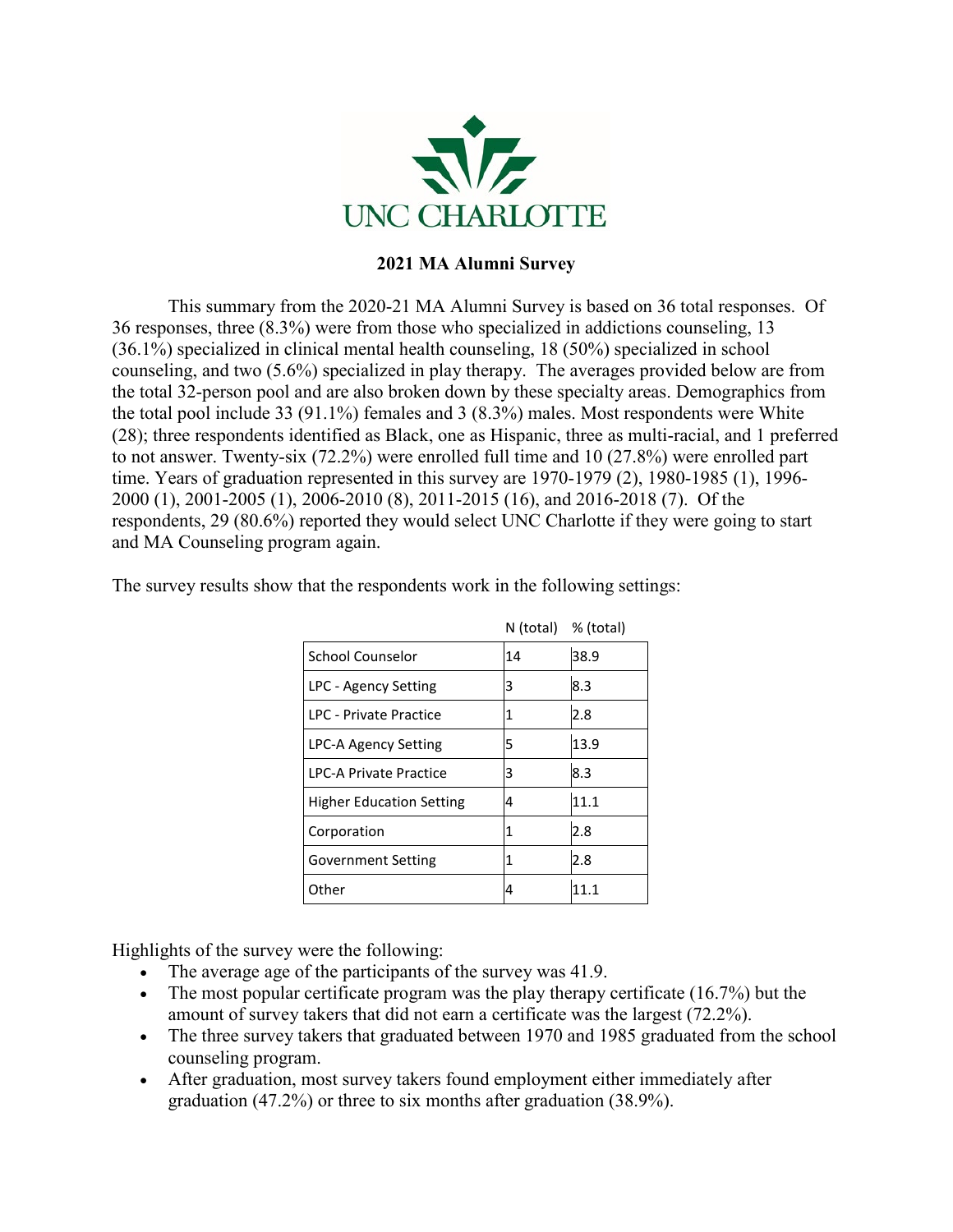- 91.7% of respondents agreed or strongly agreed that they are satisfied with the overall program in general.
- The lowest rated questions was in regard to academic advising received during the program although 66.7% of respondents agreed or strongly agreed they were satisfied with the advising they received.

| <b>MA Alumni Survey</b>                                                                                                                             |                |                   |             |                             |                               |  |  |  |
|-----------------------------------------------------------------------------------------------------------------------------------------------------|----------------|-------------------|-------------|-----------------------------|-------------------------------|--|--|--|
| <b>Academic Year: 2021-2022</b><br><b>Total Responses: 36</b>                                                                                       |                |                   |             |                             |                               |  |  |  |
| Scale:<br>1 = Strongly Disagree<br>$2 = Disagree$<br>$3 =$ Undecided<br>$4 =$ Agree<br>5=Strongly Agree<br>Non-Responses/Not Applicable not tallied |                |                   |             |                             |                               |  |  |  |
| <b>Statement</b>                                                                                                                                    | <b>Average</b> |                   |             |                             |                               |  |  |  |
|                                                                                                                                                     | <b>Total</b>   | <b>Addictions</b> | <b>CMHC</b> | <b>School</b><br>Counseling | <b>Play</b><br><b>Therapy</b> |  |  |  |
| I am satisfied with the overall program in<br>general.                                                                                              | 4.30           | 4.67              | 4.08        | 4.11                        | 5                             |  |  |  |
| I am satisfied with the quality of<br>instruction that I received in my classes.                                                                    | 4.28           | 4.33              | 4.31        | 4.33                        | 5                             |  |  |  |
| I am satisfied with the academic advising I<br>received.                                                                                            | 3.55           | 4.33              | 3.53        | 3.66                        | 5                             |  |  |  |
| I am satisfied with the individual<br>counseling skills training I received.                                                                        | 4.17           | 3.66              | 4.15        | 4.94                        | 5                             |  |  |  |
| I am satisfied with the group counseling<br>skills training I received.                                                                             | 4.19           | $\overline{4}$    | 4.31        | 4.06                        | 5                             |  |  |  |
| I am satisfied with the social justice and<br>multicultural counseling skills training I<br>received.                                               | $4.14*$        | 4.33              | 4.23        | 3.94                        | 5                             |  |  |  |
| I am satisfied with the counseling theory<br>training I received.                                                                                   | 4.22           | $\overline{4}$    | 4.15        | 4.33                        | $\overline{4}$                |  |  |  |